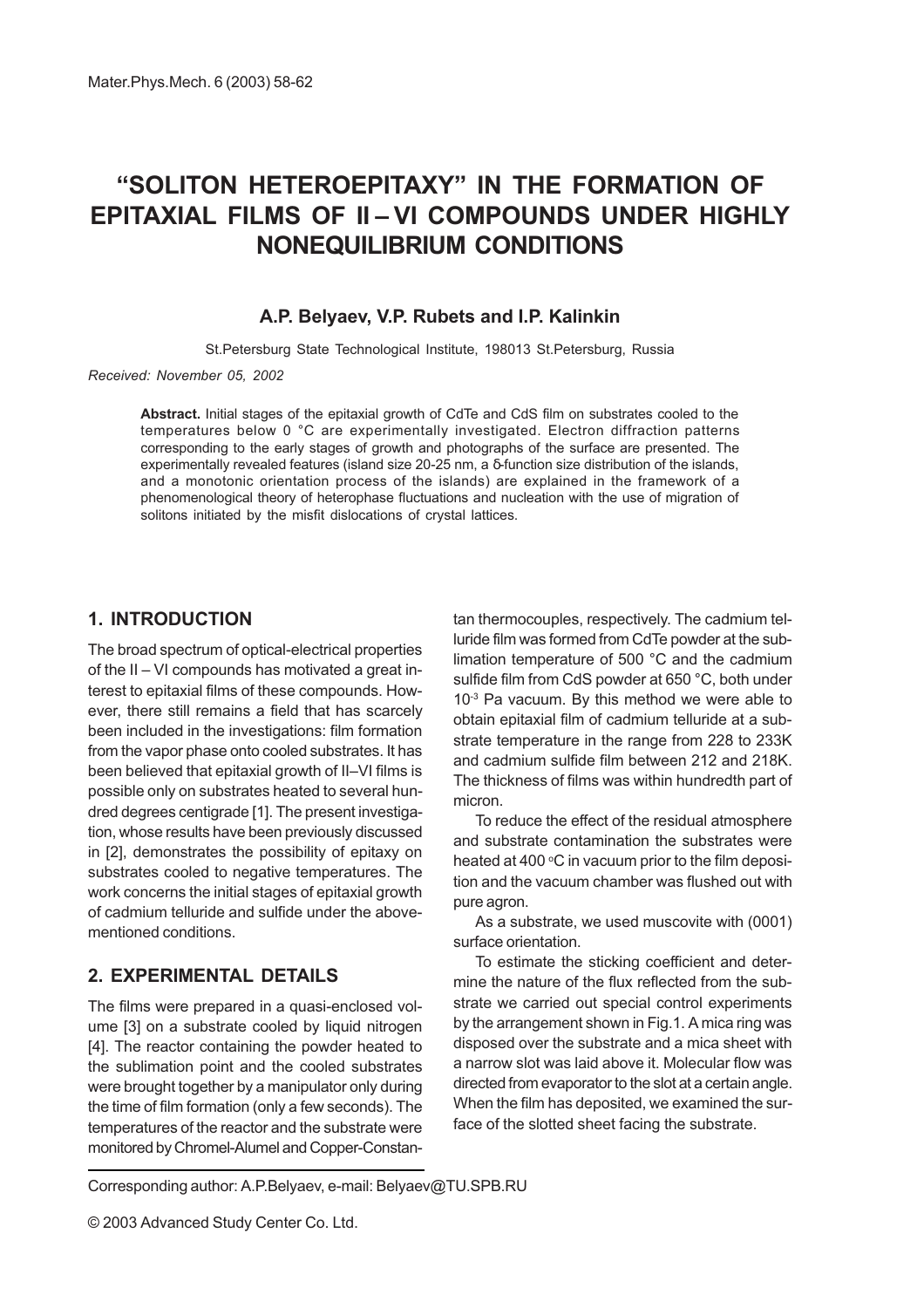

Fig. 1. Experimental arrangement for investigating the flux reflected from the substrate.  $1 -$  flux of condensing material;  $2 -$  sheet with a slot;  $3 -$  mica ring;  $4 -$  substrate;  $5 -$  "halo".

The effect of the evaporator radiation on the substrate temperature was studied during the preliminary runs. Low-melting material ( $T \approx 320$ K) was placed in front of the reactor, which was not filled with powder. As seen from the relief on thin layer formed by the low-melting material, the effect of the evaporator radiation on the substrate temperature was negligible.

The film thickness was estimated with an MII-4 microinterferometer. The structural investigations were carried out by means of a PEM-100 (TEM) electron microscope and a model EMR-100 electron diffraction unit.

The main results of the investigations are shown in Figs. 2 and 3. Fig. 2 presents electron microscope images of a CdTe film on the substrate at various stages of growth. Fig. 2a illustrates that the film begins to grow with the appearance of widely separated islands with linear dimensions of 20-25 nm. No definite regularity is apparent in their arrangement. During the growth process the substrate surface is covered by islands of the same size (Figs.2b and 2c). At a certain stage of the growth the film becomes continuous (Fig. 2d), and then its relief remains essentially unchanged.

In Fig.3 we present the electron diffraction patterns of a CdTe film at the different stages of growth.



Fig. 2. Morphology of CdTe films on a cooled substrate. Figures a-d correspond to different stages of film growth.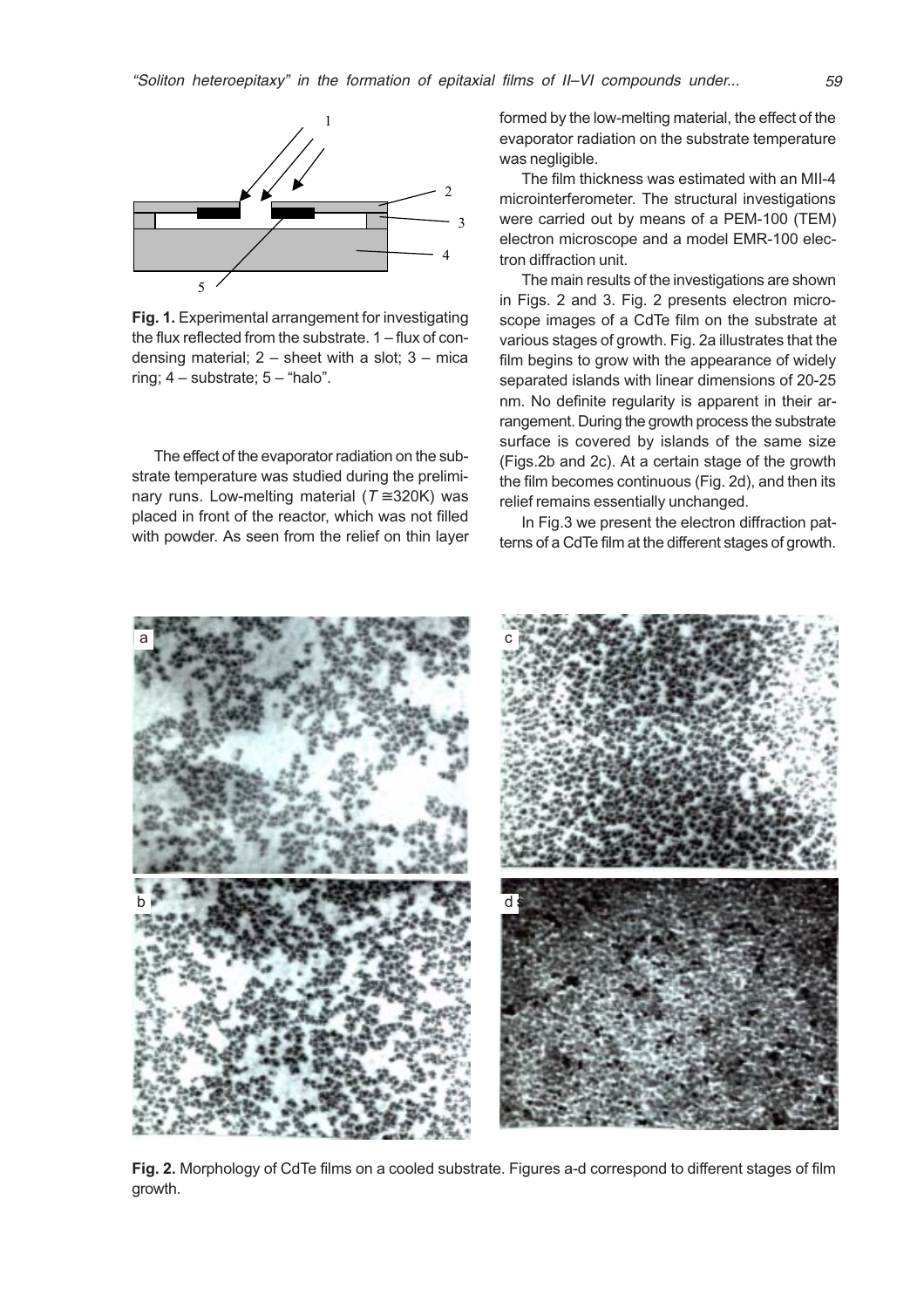

Fig. 3. Electron diffraction patterns of a CdTe film on a cooled substrate. Figures a-d correspond to different stages of film growth.

The same letter designations correspond to the same film in Figs. 2 and 3.

The films were of the cubic modification with the (111) plane oriented parallel to the substrate surface.

Fig. 3a shows that at the initial stage of growing the film is nearly amorphous. Then it becomes polycrystalline with azimuthal misorientation (Fig. 3b). This misorientation decreases with the growth time (Fig. 3c), and at the point when the islands merge together, the film becomes epitaxial (Fig.3d). The electron microscope pictures and the electron diffraction patterns registered during the formation of the epitaxial films of cadmium sulfide were similar to those for the cadmium telluride films.

Examination of surface of the sheet with the slot showed that in each experiment an uniform "halo" with poorly oriented structure, close to amorphous, was formed on the surface facing the substrate during all stages of the film growth.

The presence of the halo indicates that the sticking coefficient  $\alpha$  differs from unity. According to our estimations,  $\alpha \approx 0.1$ . This latter result indicates that the substrate temperature is different from that of the islands formed. As is known from the theoretical results [5], the desorption of an individual adatom from the substrate without diffusion over the surface requires the incident flux temperature above 6000K.

Thus, the investigations of the formation of CdTe and CdS films on the muscovite substrate showed that the epitaxial growth of II–VI films under highly nonequilibrium conditions is characterized by the following behavior:

- 1) the islands with size of about 20-25 nm are formed with the temperature higher that that of the substrate;
- 2) the density of islands on the substrate increases at the initial growth stage, while the island size remains constant;
- 3) the islands on the substrate become oriented monotonically during the growth.

#### 3. DISCUSSION

Let us consider reasons for this behavior.

It is a well-known fact that an individual atom or molecule incident on the substrate quickly dissipates its excess kinetic energy. A characteristic relaxation time is ≈2/ $\omega_\circ$  [6], where  $\omega_\circ$  is the natural oscillation frequency of atoms of the substrate lattice  $(\omega_{\text{o}} \cong 10^{14} \text{·s}^{-1})$ . In addition, it is known that because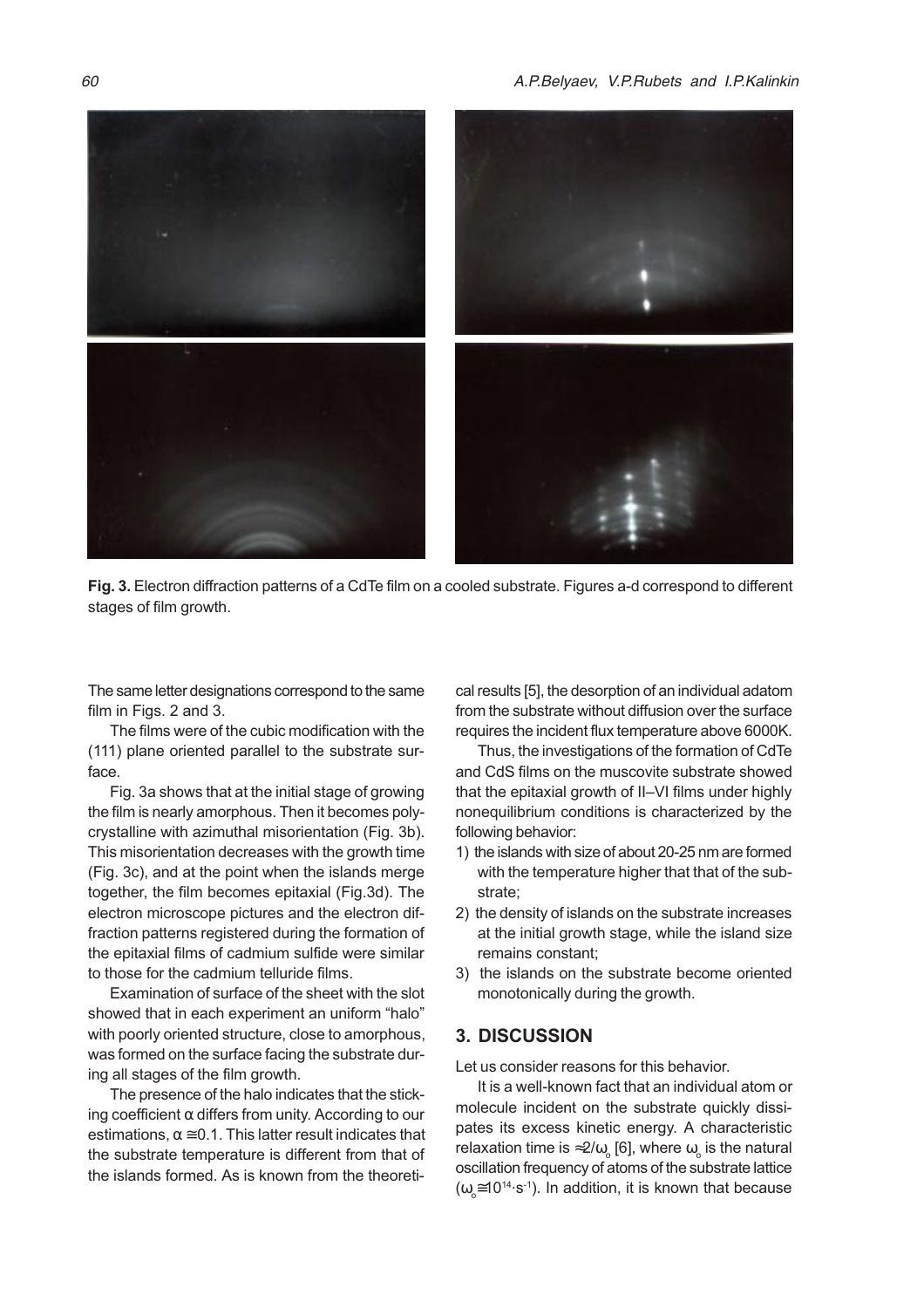of the relatively low energy of the incident molecular flux ( $T < 650$  °C), the adatom vapor cannot change substantially the substrate temperature [7]. Therefore, the individual atoms and molecules on the substrate remain nearly immobile. Hence, the formation of the nuclei of a new phase is unlikely because it requires the delivery of a large number of atoms or molecules into a very narrow region of the surface where the relatively short-range interatomic forces operate.

In addition, the microstructures shown in Fig. 2 cannot be formed via nucleation and growth processes taking place on the substrate. The island size is highly uniform, and there is no known process which would produce the same result. This can be only due to the deposition of the completely formed islands, which are then able to move over the substrate to a considerable extent [8]. For example, if we assume that open area seen in Fig. 2a captures adatoms or molecules, then the islands at the edges of the region should be more dispersed and vary in size. There is no indication of this situation. Thus, It is likely that these islands are formed in the vapor phase.

The interaction of the nuclei formed by heterophase fluctuations in the molecular flux with the substrate differs from those of atoms and molecules. The time required for these nuclei to dissipate their excess energy will be considerably higher, since it will be given by the equation [9]

$$
\frac{\partial T}{\partial t} = \chi \Delta T,\tag{1}
$$

The rough estimation of characteristic time is then  $\tau \sim r^2/\chi \approx 1$ ns. Here  $\chi$  is the temperature conductivity,  $\Delta$  is the Laplacian operator and r is the linear size of a nucleus.

In addition, the discussed nuclei will have a surface that absorbs radiation from the evaporator, and this surface is much larger then the surface of contact with substrate through which the excess internal energy is taking away (for half-spherical nucleus this difference is two times). The combination of the above factors determines the island temperature higher than that of substrate.

We believe that the delta-function nature of the size distribution of the islands is an additional argument in favor of the model. The Volmer theory of heterogeneous nucleation assumes the existence of nuclei of various sizes in the vapor phase, up to the critical size. However, the contribution of the subcritical nuclei to the nucleation rate is small. Most of the subcritical nuclei break up again, and a favorable sequence of fluctuations occurs only accidentally. In the present case, for the reasons mentioned above, even the stable islands on the substrate are at a higher temperature than the substrate. Since the relaxation time is finite, one can consider that this difference in the temperatures is finite too.

Under these conditions most of the subcritical nuclei will break up, the support for this assumption follows also from the experimentally observed low sticking coefficient and the nature of the island size distribution function, which is similar to a delta function.

Let us examine the possible mechanisms for the experimentally observed monotonic azimuthal orientation of the islands in the film.

A similar process is usually assumed to proceed during the diffusion coalescence [10], but this assumption seems to be unlikely here due to the low substrate temperature and the short time of the orientation formation. On the other hand, it is known that the matching of the film and substrate lattice constants is a very important factor in heteroepitaxial growth. Variations of the crystalline lattices lead to the rise of elastic forces. This in turn results in the forced reconstruction of the lattice in the diffusionless way. In particular, Kukushkin and Osipov [10] have considered the migration of the crystalline islands over a crystalline substrate of a different phase due to misfit dislocations. The theoretical justification of a sharp increase in the island mobility at a certain relation between the lattice parameters of the island and the substrate was proposed in this work, which can be written as [10].

$$
\varepsilon = \frac{(a-b)}{b} > (2\pi)^{3/2} \sqrt{\frac{f}{\lambda a}}, \qquad (2)
$$

Here  $a$  is the lattice parameter of the substrate,  $b$  is the same for an island in the plane of the substrate, f is a constant characterizing the force due to the substrate acting on an atom of the island, and  $\lambda$  is a parameter that characterizes the force of interaction among the atoms of the island.

In the derivation of Eq. (2) the influence of the temperature was not taken into account. The initial Lagrangian was used in the form

$$
L = \int \left\{ \frac{m}{2} \left( \frac{\partial y}{\partial t} \right)^2 - \right\} dt = \int \left\{ \frac{\lambda a}{2f} \left( \frac{\partial y}{2f} - \epsilon \right)^2 + \frac{1}{2\pi} \left( 1 - \cos \frac{2\pi y}{a} \right) \right\} \frac{dx}{a}, \quad (3)
$$